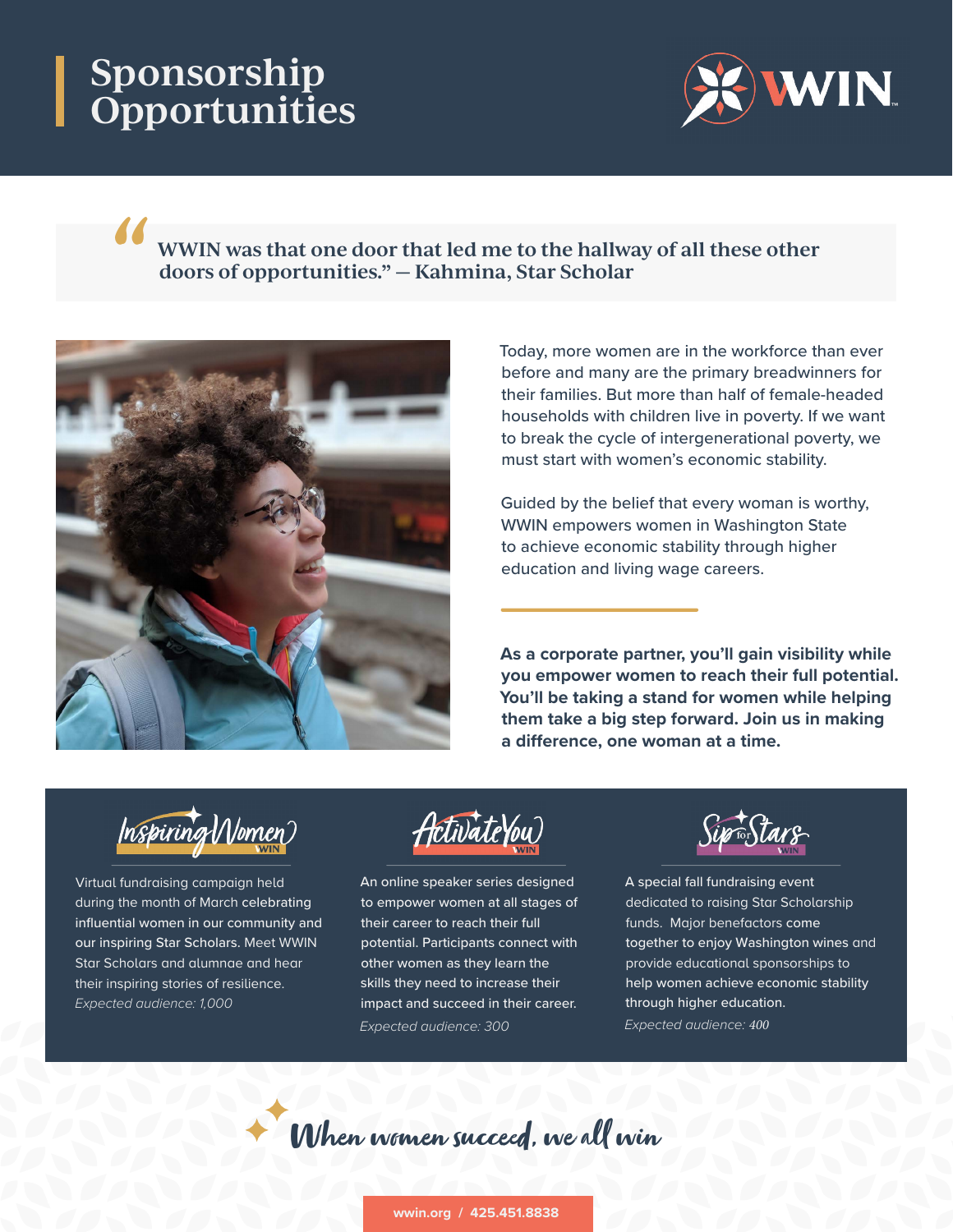### **Sponsorship Levels & Benefits**



|                                                               | <b>PREMIER</b><br>\$25,000              | <b>VISIONARY</b><br>\$15,000            | <b>LEADERSHIP</b><br>\$10,000 | <b>CHAMPION</b><br>\$5,000 | <b>ADVOCATE</b><br>\$2,500 |
|---------------------------------------------------------------|-----------------------------------------|-----------------------------------------|-------------------------------|----------------------------|----------------------------|
| <b>WWIN</b> website                                           | Graduated<br>linked logo                | Graduated<br>linked logo                | Graduated<br>linked logo      | Listed<br>Logo             |                            |
| <b>Annual report</b>                                          | <b>Listed</b>                           | <b>Listed</b>                           | <b>Listed</b>                 | <b>Listed</b>              | <b>Listed</b>              |
| <b>Newsletter</b>                                             | Partner profile<br>in select<br>edition | Partner profile<br>in select<br>edition | $\times$                      | $\times$                   | $\times$                   |
| <b>Recognition listing in</b><br>select event materials       | Logo                                    | Logo                                    | Logo                          | Logo                       | <b>Listed</b>              |
| <b>Event emails</b>                                           | Graduated<br>logo                       | Graduated<br>logo                       | Graduated<br>logo             | Graduated<br>logo          | <b>Listed</b>              |
| <b>Conference speaker</b><br>introduction (9 available)       | $\checkmark$                            | $\checkmark$                            | $\checkmark$                  | $\times$                   | $\times$                   |
| <b>Recognition on</b><br>social media                         | <b>Tagged</b>                           | <b>Tagged</b>                           | <b>Tagged</b>                 | <b>Listed</b>              | Listed                     |
| <b>Employee engagement</b><br>opportunity                     | $\checkmark$                            | $\checkmark$                            | $\checkmark$                  | $\checkmark$               | $\times$                   |
| <b>WWIN</b> presentation<br>at your facility                  | $\checkmark$                            | $\checkmark$                            | $\checkmark$                  | $\checkmark$               | $\checkmark$               |
| <b>Additional opportunity:</b><br><b>Star Scholar sponsor</b> | $\checkmark$                            | $\checkmark$                            | $\checkmark$                  | $\times$                   | $\times$                   |

**We would like this opportunity to be mutually beneficial. Please contact us if you have additional ideas of how we could work together to support women in Washington.**

*Questions? Call (425) 451-8838 or email wwininfo@wwin.org*

**wwin.org / 425.451.8838**